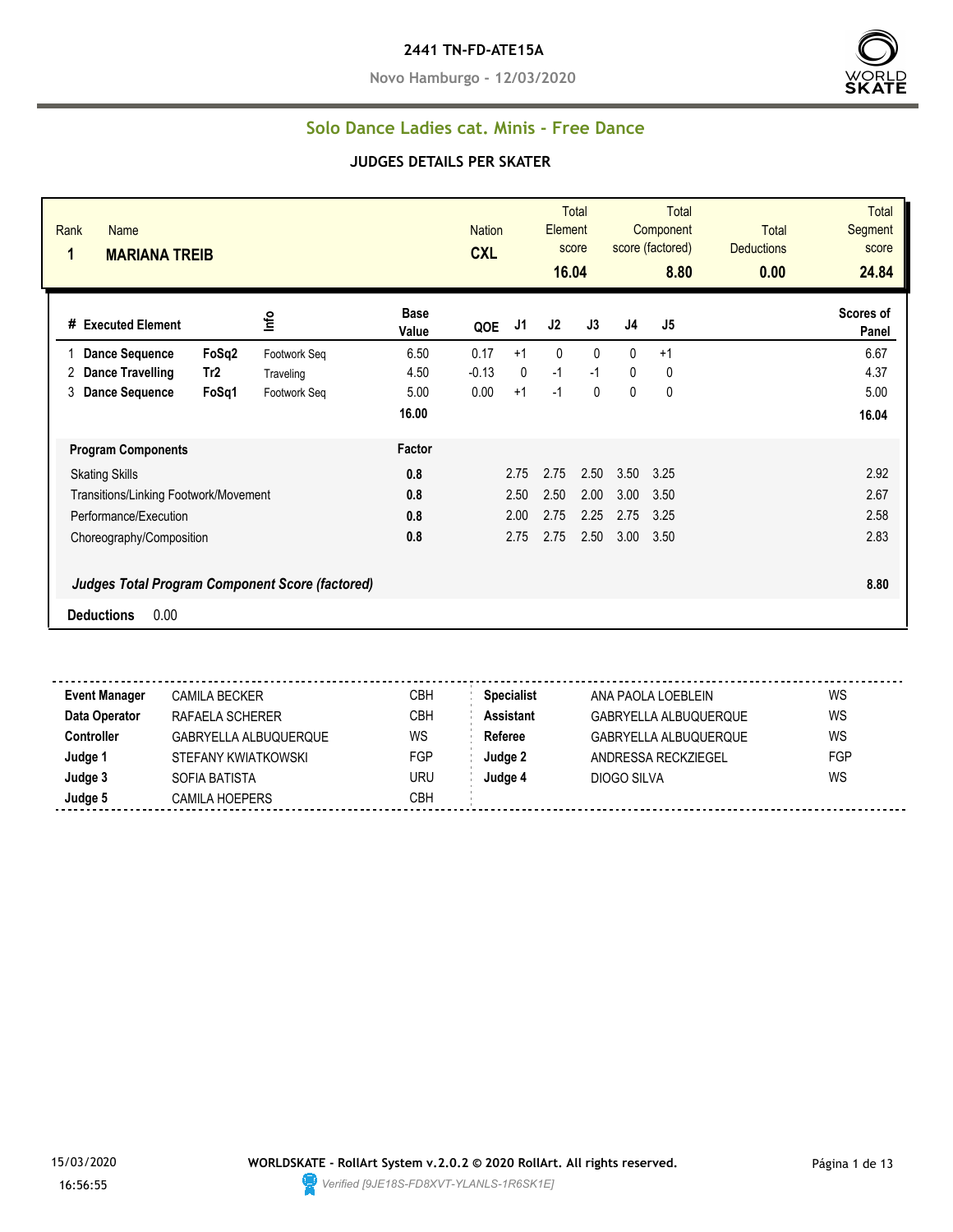| Rank<br>Name<br>$\overline{2}$<br><b>LAURA DE LIMA</b> |                      | <b>Nation</b><br><b>CXL</b> | <b>Total</b><br>Element<br>score<br>14.90 |              | <b>Total</b><br>Component<br>score (factored)<br>8.47 |                | <b>Total</b><br><b>Deductions</b><br>0.00 | <b>Total</b><br><b>Segment</b><br>score<br>23.37 |
|--------------------------------------------------------|----------------------|-----------------------------|-------------------------------------------|--------------|-------------------------------------------------------|----------------|-------------------------------------------|--------------------------------------------------|
| <u>lnfo</u><br><b>Executed Element</b><br>#            | <b>Base</b><br>Value | J1<br>QOE                   | J2                                        | J3           | J <sub>4</sub>                                        | J <sub>5</sub> |                                           | Scores of<br>Panel                               |
| <b>Dance Sequence</b><br>FoSq1                         | 5.00<br>Footwork Seq | 0.00<br>$\mathbf{0}$        | $\mathbf{0}$                              | $\mathbf{0}$ | $\mathbf{0}$                                          | $-1$           |                                           | 5.00                                             |
| Tr <sub>2</sub><br>Dance Travelling<br>2               | 4.50<br>Traveling    | 0.40<br>$+1$                | $\mathbf 0$                               | $+1$         | $+1$                                                  | $+2$           |                                           | 4.90                                             |
| <b>Dance Sequence</b><br>FoSq1<br>3                    | 5.00<br>Footwork Seq | 0.00<br>0                   | 0                                         | $-1$         | 0                                                     | 0              |                                           | 5.00                                             |
|                                                        | 14.50                |                             |                                           |              |                                                       |                |                                           | 14.90                                            |
| <b>Program Components</b>                              | Factor               |                             |                                           |              |                                                       |                |                                           |                                                  |
| <b>Skating Skills</b>                                  | 0.8                  | 2.50                        | 2.50                                      | 2.50         | 3.25                                                  | 3.50           |                                           | 2.75                                             |
| Transitions/Linking Footwork/Movement                  | 0.8                  | 2.25                        | 2.25                                      | 2.00         | 3.00                                                  | 3.75           |                                           | 2.50                                             |
| Performance/Execution                                  | 0.8                  | 2.00                        | 2.50                                      | 2.25         | 3.25                                                  | 3.75           |                                           | 2.67                                             |
| Choreography/Composition                               | 0.8                  | 2.25                        | 2.50                                      | 2.25         | 3.25                                                  | 4.00           |                                           | 2.67                                             |
| Judges Total Program Component Score (factored)        |                      |                             |                                           |              |                                                       |                |                                           | 8.47                                             |
| 0.00<br><b>Deductions</b>                              |                      |                             |                                           |              |                                                       |                |                                           |                                                  |

| <b>Event Manager</b> | <b>CAMILA BECKER</b>  | CBH        | <b>Specialist</b> | ANA PAOLA LOEBLEIN    | WS  |
|----------------------|-----------------------|------------|-------------------|-----------------------|-----|
| Data Operator        | RAFAELA SCHERER       | СВН        | <b>Assistant</b>  | GABRYELLA ALBUQUERQUE | WS  |
| Controller           | GABRYELLA ALBUQUERQUE | WS         | Referee           | GABRYELLA ALBUQUERQUE | WS  |
| Judge '              | STEFANY KWIATKOWSKI   | <b>FGP</b> | Judge 2           | ANDRESSA RECKZIEGEL   | FGP |
| Judge 3              | SOFIA BATISTA         | uru        | Judge 4           | DIOGO SILVA           | WS  |
| Judge 5              | <b>CAMILA HOEPERS</b> | СВН        |                   |                       |     |
|                      |                       |            |                   |                       |     |

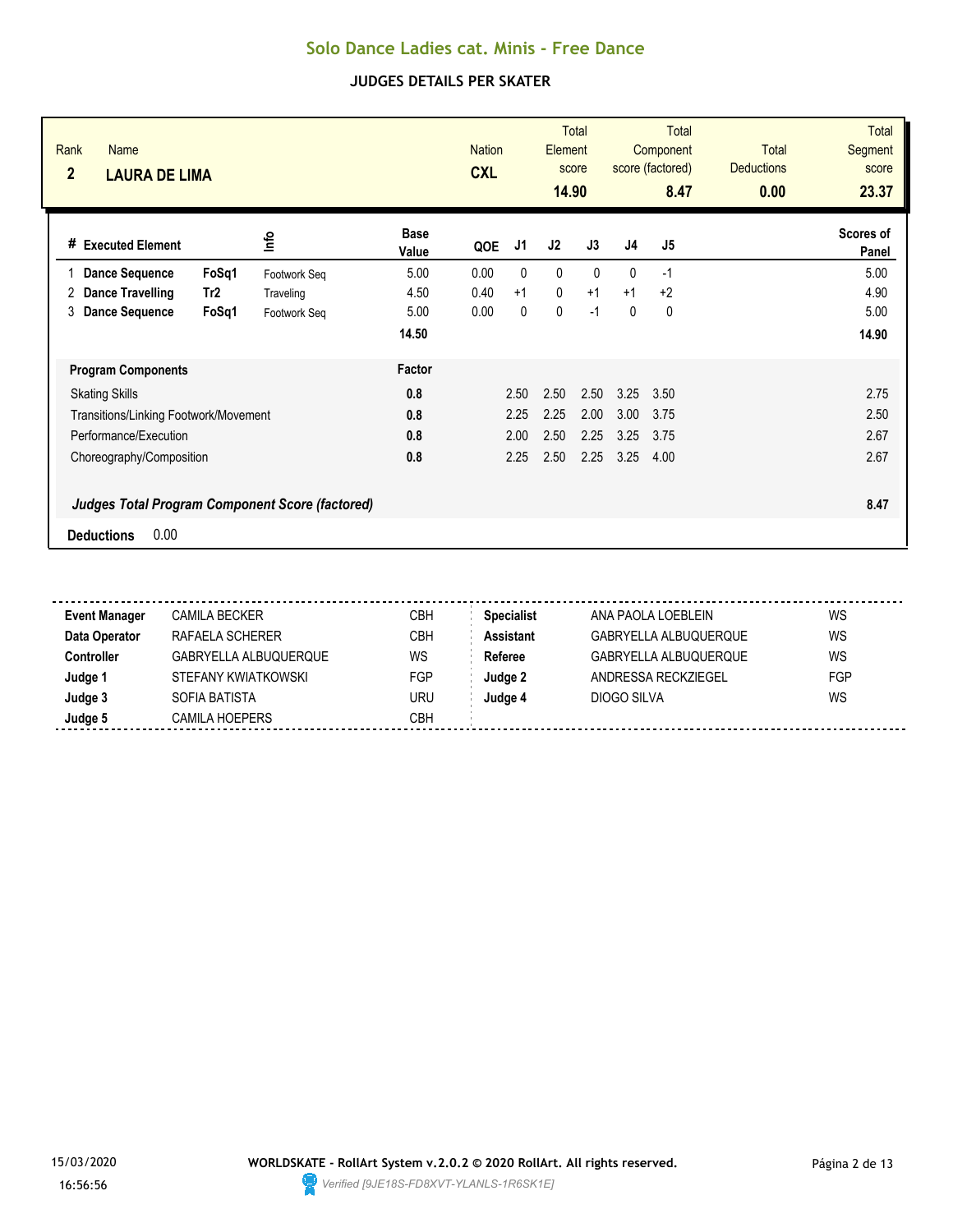| Rank<br><b>Name</b><br>3<br><b>JÚLIA BRUM</b> |                                                        |                      | <b>Nation</b><br><b>CPS</b> |              | Element<br>13.27 | Total<br>score |                | <b>Total</b><br>Component<br>score (factored)<br>8.39 | <b>Total</b><br><b>Deductions</b><br>0.00 | <b>Total</b><br><b>Segment</b><br>score<br>21.66 |
|-----------------------------------------------|--------------------------------------------------------|----------------------|-----------------------------|--------------|------------------|----------------|----------------|-------------------------------------------------------|-------------------------------------------|--------------------------------------------------|
| <b>Executed Element</b><br>#                  | ٩ų                                                     | <b>Base</b><br>Value | QOE                         | J1           | J2               | J3             | J <sub>4</sub> | J5                                                    |                                           | Scores of<br>Panel                               |
| <b>Dance Sequence</b>                         | FoSq1<br>Footwork Seq                                  | 5.00                 | 0.00                        | 0            | $-1$             | $\Omega$       | $\mathbf{0}$   | $\mathbf{0}$                                          |                                           | 5.00                                             |
| <b>Dance Travelling</b><br>2                  | Tr1<br>Traveling                                       | 3.50                 | $-0.10$                     | $\mathbf{0}$ | $+1$             | $-1$           | $-1$           | 0                                                     |                                           | 3.40                                             |
| <b>Dance Sequence</b><br>3                    | FoSq1<br>Footwork Seq                                  | 5.00                 | $-0.13$                     | 0            | $-1$             | $-1$           | 0              | 0                                                     |                                           | 4.87                                             |
|                                               |                                                        | 13.50                |                             |              |                  |                |                |                                                       |                                           | 13.27                                            |
| <b>Program Components</b>                     |                                                        | Factor               |                             |              |                  |                |                |                                                       |                                           |                                                  |
| <b>Skating Skills</b>                         |                                                        | 0.8                  |                             | 2.75         | 2.75             | 1.75           | 3.00           | 3.00                                                  |                                           | 2.83                                             |
| Transitions/Linking Footwork/Movement         |                                                        | 0.8                  |                             | 2.50         | 2.50             | 2.00           | 2.50           | 3.25                                                  |                                           | 2.50                                             |
| Performance/Execution                         |                                                        | 0.8                  |                             | 2.00         | 2.75             | 2.25           | 3.00           | 2.75                                                  |                                           | 2.58                                             |
| Choreography/Composition                      |                                                        | 0.8                  |                             | 2.50         | 2.50             | 1.75           | 2.75           | 3.00                                                  |                                           | 2.58                                             |
|                                               | <b>Judges Total Program Component Score (factored)</b> |                      |                             |              |                  |                |                |                                                       |                                           | 8.39                                             |
| 0.00<br><b>Deductions</b>                     |                                                        |                      |                             |              |                  |                |                |                                                       |                                           |                                                  |

| <b>Event Manager</b> | <b>CAMILA BECKER</b>  | СВН        | <b>Specialist</b> | ANA PAOLA LOEBLEIN           | WS  |
|----------------------|-----------------------|------------|-------------------|------------------------------|-----|
| Data Operator        | RAFAELA SCHERER       | СВН        | <b>Assistant</b>  | <b>GABRYELLA ALBUQUERQUE</b> | WS  |
| <b>Controller</b>    | GABRYELLA ALBUQUERQUE | WS         | Referee           | <b>GABRYELLA ALBUQUERQUE</b> | WS  |
| Judge 1              | STEFANY KWIATKOWSKI   | <b>FGP</b> | Judge 2           | ANDRESSA RECKZIEGEL          | FGP |
| Judge 3              | SOFIA BATISTA         | URU        | Judge 4           | DIOGO SILVA                  | WS  |
| Judge 5              | <b>CAMILA HOEPERS</b> | СВН        |                   |                              |     |
|                      |                       |            |                   |                              |     |

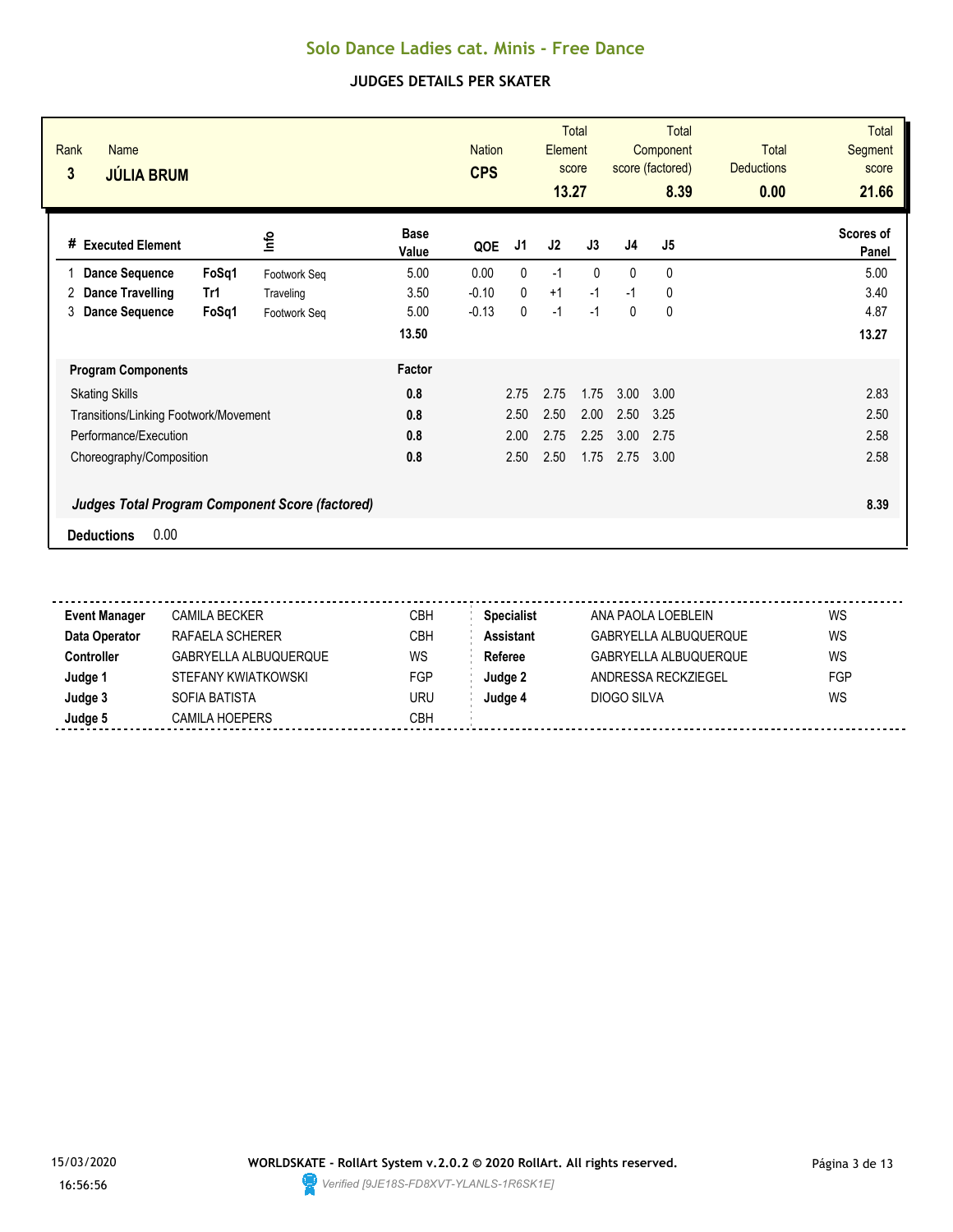| Rank<br><b>Name</b><br>4<br><b>LUANA CAROLINA FENER</b> |       |              |                      | <b>Nation</b><br><b>PAP</b> |      | <b>Element</b><br>12.97 | <b>Total</b><br>score | <b>Total</b><br>Component<br>score (factored)<br>6.94 |                | <b>Total</b><br><b>Deductions</b><br>0.00 | <b>Total</b><br>Segment<br>score<br>19.91 |
|---------------------------------------------------------|-------|--------------|----------------------|-----------------------------|------|-------------------------|-----------------------|-------------------------------------------------------|----------------|-------------------------------------------|-------------------------------------------|
| <b>Executed Element</b><br>#                            |       | 울            | <b>Base</b><br>Value | QOE                         | J1   | J2                      | J3                    | J <sub>4</sub>                                        | J <sub>5</sub> |                                           | <b>Scores of</b><br>Panel                 |
| <b>Dance Travelling</b>                                 | Tr1   | Traveling    | 3.50                 | 0.00                        | 0    | 0                       | $-1$                  | $\mathbf{0}$                                          | $+1$           |                                           | 3.50                                      |
| <b>Dance Sequence</b><br>2                              | FoSq1 | Footwork Seq | 5.00                 | $-0.13$                     | 0    | $-1$                    | $-2$                  | $\mathbf{0}$                                          | 0              |                                           | 4.87                                      |
| 3<br><b>Dance Sequence</b>                              | FoSq1 | Footwork Seq | 5.00                 | $-0.40$                     | 0    | $-1$                    | $-1$                  | $-1$                                                  | $-1$           |                                           | 4.60                                      |
|                                                         |       |              | 13.50                |                             |      |                         |                       |                                                       |                |                                           | 12.97                                     |
| <b>Program Components</b>                               |       |              | Factor               |                             |      |                         |                       |                                                       |                |                                           |                                           |
| <b>Skating Skills</b>                                   |       |              | 0.8                  |                             | 2.00 | 2.25                    | 2.00                  | 2.25                                                  | 2.50           |                                           | 2.17                                      |
| Transitions/Linking Footwork/Movement                   |       |              | 0.8                  |                             | 2.25 | 2.00                    | 1.25                  | 2.25                                                  | 2.50           |                                           | 2.17                                      |
| Performance/Execution                                   |       |              | 0.8                  |                             | 1.75 | 2.00                    | 2.25                  | 2.25                                                  | 2.00           |                                           | 2.08                                      |
| Choreography/Composition                                |       |              | 0.8                  |                             | 2.50 | 2.00                    | 2.00                  | 2.50                                                  | 2.25           |                                           | 2.25                                      |
| <b>Judges Total Program Component Score (factored)</b>  |       |              |                      |                             |      |                         |                       |                                                       |                |                                           | 6.94                                      |
| 0.00<br><b>Deductions</b>                               |       |              |                      |                             |      |                         |                       |                                                       |                |                                           |                                           |

| <b>Event Manager</b> | <b>CAMILA BECKER</b>  | CBH        | <b>Specialist</b> | ANA PAOLA LOEBLEIN    | WS  |
|----------------------|-----------------------|------------|-------------------|-----------------------|-----|
| Data Operator        | RAFAELA SCHERER       | СВН        | <b>Assistant</b>  | GABRYELLA ALBUQUERQUE | WS  |
| <b>Controller</b>    | GABRYELLA ALBUQUERQUE | WS         | Referee           | GABRYELLA ALBUQUERQUE | WS  |
| Judge 1              | STEFANY KWIATKOWSKI   | FGP        | Judge 2           | ANDRESSA RECKZIEGEL   | FGP |
| Judge 3              | SOFIA BATISTA         | uru        | Judge 4           | DIOGO SILVA           | WS  |
| Judge 5              | <b>CAMILA HOEPERS</b> | <b>CBH</b> |                   |                       |     |

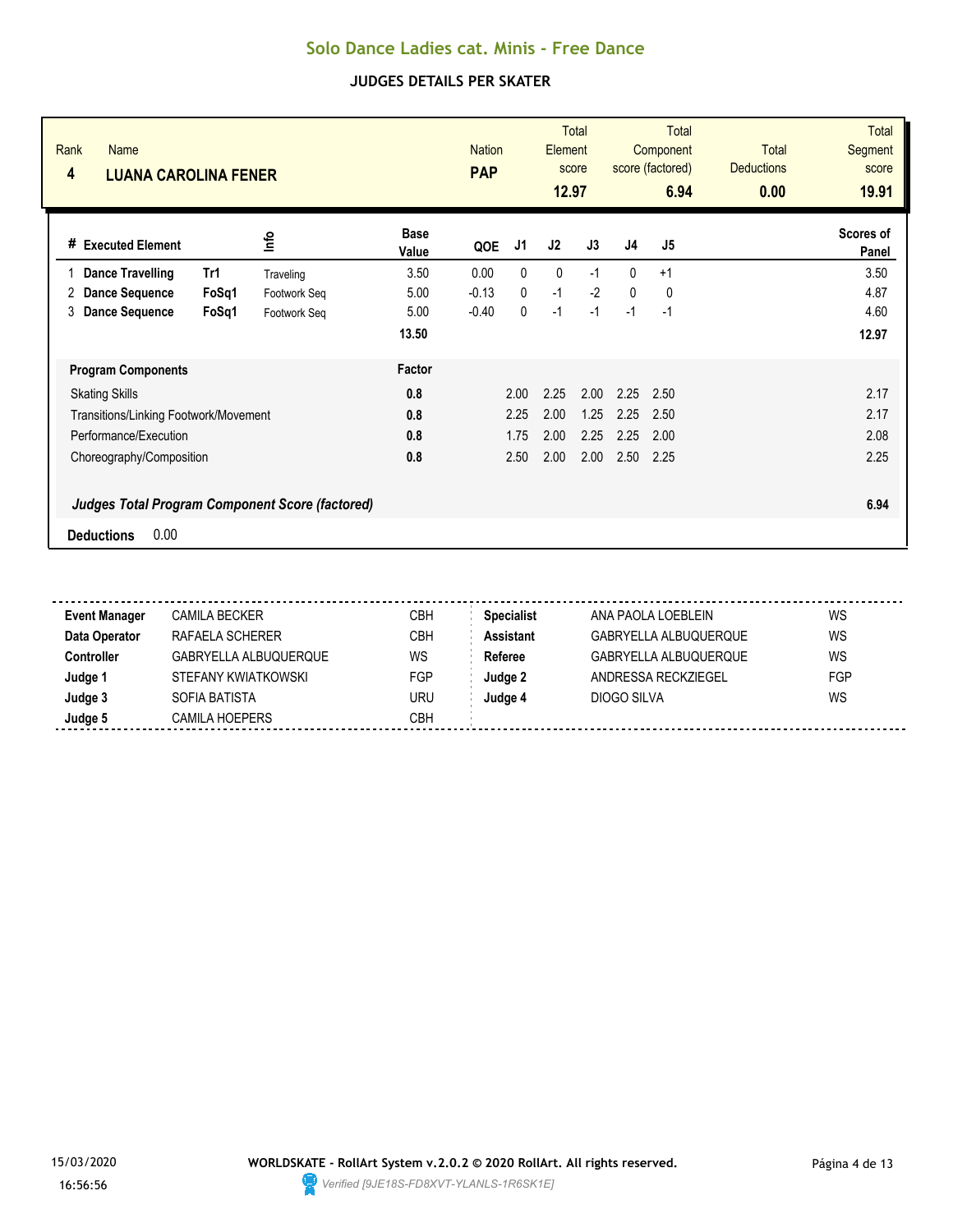| Rank<br><b>Name</b><br>5<br><b>ANA LAURA LEMES HOPPE</b> |       |              |                      | <b>Nation</b><br><b>CPS</b> |      | Element<br>12.43 | <b>Total</b><br>score | <b>Total</b><br>Component<br>score (factored)<br>6.80 |                | <b>Total</b><br><b>Deductions</b><br>0.00 | <b>Total</b><br>Segment<br>score<br>19.23 |
|----------------------------------------------------------|-------|--------------|----------------------|-----------------------------|------|------------------|-----------------------|-------------------------------------------------------|----------------|-------------------------------------------|-------------------------------------------|
| <b>Executed Element</b><br>#                             |       | lnfo         | <b>Base</b><br>Value | QOE                         | J1   | J2               | J3                    | J <sub>4</sub>                                        | J <sub>5</sub> |                                           | Scores of<br>Panel                        |
| <b>Dance Sequence</b>                                    | FoSq1 | Footwork Seq | 5.00                 | $-0.40$                     | 0    | $-1$             | $-1$                  | $-1$                                                  | $-1$           |                                           | 4.60                                      |
| <b>Dance Sequence</b><br>2                               | FoSq1 | Footwork Seg | 5.00                 | $-0.27$                     | $-1$ | 0                | $-1$                  | $\mathbf{0}$                                          | $-1$           |                                           | 4.73                                      |
| 3<br><b>Dance Travelling</b>                             | Tr1   | Traveling    | 3.50                 | $-0.40$                     | $-1$ | $-1$             | $-2$                  | $-1$                                                  | $-2$           |                                           | 3.10                                      |
|                                                          |       |              | 13.50                |                             |      |                  |                       |                                                       |                |                                           | 12.43                                     |
| <b>Program Components</b>                                |       |              | Factor               |                             |      |                  |                       |                                                       |                |                                           |                                           |
| <b>Skating Skills</b>                                    |       |              | 0.8                  |                             | 1.75 | 3.00             | 1.50                  | 2.75                                                  | 2.00           |                                           | 2.17                                      |
| Transitions/Linking Footwork/Movement                    |       |              | 0.8                  |                             | 2.00 | 2.50             | 1.00                  | 2.25                                                  | 2.25           |                                           | 2.17                                      |
| Performance/Execution                                    |       |              | 0.8                  |                             | 2.00 | 2.50             | 1.25                  | 2.50                                                  | 1.75           |                                           | 2.08                                      |
| Choreography/Composition                                 |       |              | 0.8                  |                             | 2.25 | 2.75             | 1.50                  | 2.00                                                  | 2.00           |                                           | 2.08                                      |
| <b>Judges Total Program Component Score (factored)</b>   |       |              |                      |                             |      |                  |                       |                                                       |                |                                           | 6.80                                      |
| 0.00<br><b>Deductions</b>                                |       |              |                      |                             |      |                  |                       |                                                       |                |                                           |                                           |

| <b>Event Manager</b> | CAMILA BECKER         | СВН       | <b>Specialist</b> | ANA PAOLA LOEBLEIN           | WS  |
|----------------------|-----------------------|-----------|-------------------|------------------------------|-----|
| Data Operator        | RAFAELA SCHERER       | CBH       | Assistant         | <b>GABRYELLA ALBUQUERQUE</b> | WS  |
| <b>Controller</b>    | GABRYELLA ALBUQUERQUE | <b>WS</b> | Referee           | <b>GABRYELLA ALBUQUERQUE</b> | WS  |
| Judge 1              | STEFANY KWIATKOWSKI   | FGP       | Judge 2           | ANDRESSA RECKZIEGEL          | FGP |
| Judge 3              | SOFIA BATISTA         | uru       | Judge 4           | DIOGO SILVA                  | WS  |
| Judge 5              | <b>CAMILA HOEPERS</b> | СВН       |                   |                              |     |

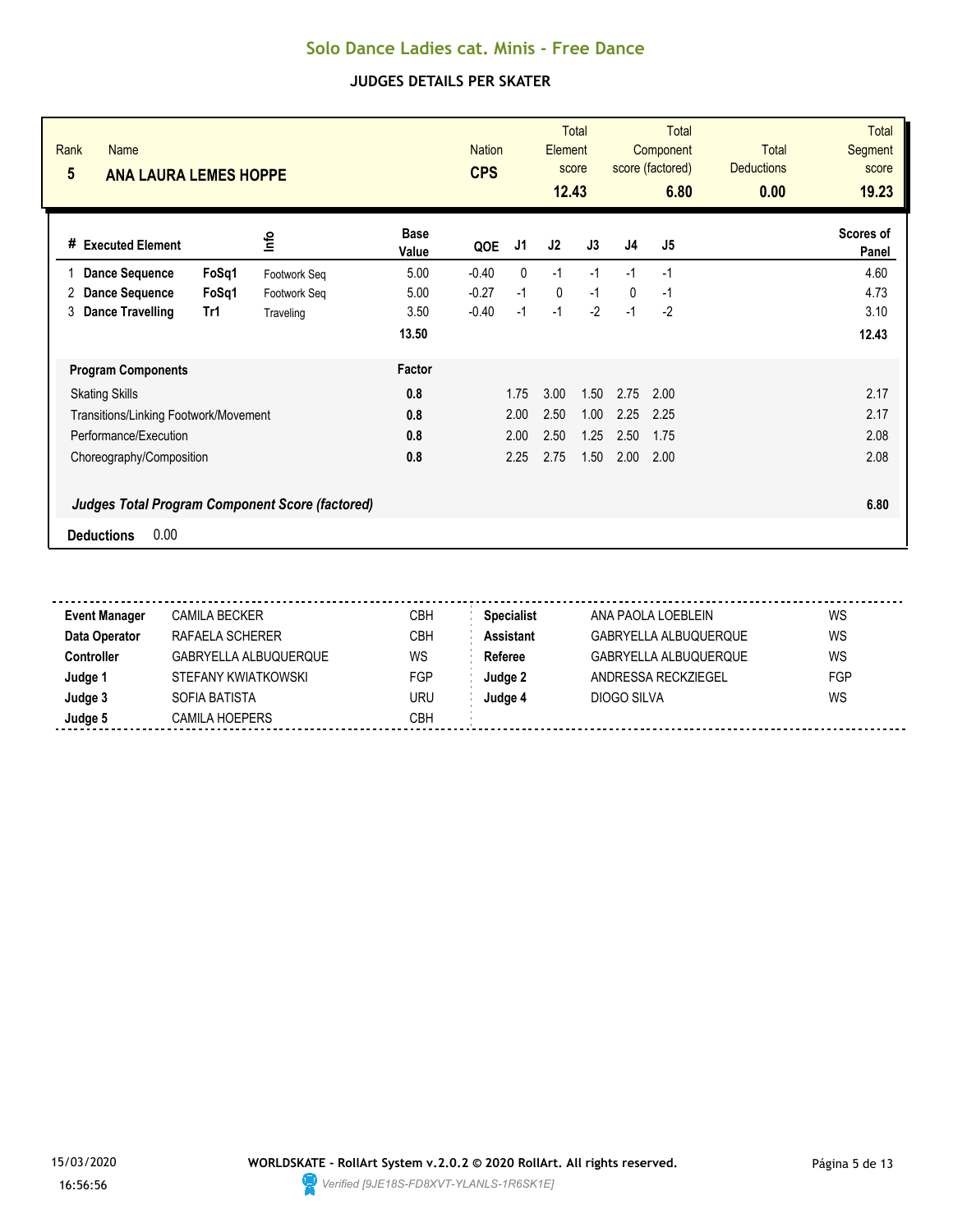| Rank<br><b>Name</b><br>$6\phantom{1}$<br><b>GEISIANE HILARIO MOISES</b> |       |              |                      | <b>Nation</b><br><b>CPP</b> |      | <b>Element</b><br>11.77 | <b>Total</b><br>score | <b>Total</b><br>Component<br>score (factored)<br>7.33 |                | <b>Total</b><br><b>Deductions</b><br>0.00 | <b>Total</b><br>Segment<br>score<br>19.10 |
|-------------------------------------------------------------------------|-------|--------------|----------------------|-----------------------------|------|-------------------------|-----------------------|-------------------------------------------------------|----------------|-------------------------------------------|-------------------------------------------|
| <b>Executed Element</b><br>#                                            |       | 울            | <b>Base</b><br>Value | QOE                         | J1   | J2                      | J3                    | J <sub>4</sub>                                        | J <sub>5</sub> |                                           | <b>Scores of</b><br>Panel                 |
| <b>Dance Travelling</b>                                                 | Tr1   | Traveling    | 3.50                 | $-0.30$                     | $-1$ | $+1$                    | $-1$                  | $-1$                                                  | $-1$           |                                           | 3.20                                      |
| <b>Dance Sequence</b><br>2                                              | FoSqB | Footwork Seq | 4.00                 | $-0.30$                     | $-1$ | $-1$                    | $-1$                  | $-1$                                                  | 0              |                                           | 3.70                                      |
| 3<br><b>Dance Sequence</b>                                              | FoSq1 | Footwork Seq | 5.00                 | $-0.13$                     | 0    | 0                       | $-1$                  | 0                                                     | $-1$           |                                           | 4.87                                      |
|                                                                         |       |              | 12.50                |                             |      |                         |                       |                                                       |                |                                           | 11.77                                     |
| <b>Program Components</b>                                               |       |              | Factor               |                             |      |                         |                       |                                                       |                |                                           |                                           |
| <b>Skating Skills</b>                                                   |       |              | 0.8                  |                             | 2.00 | 3.00                    | 2.00                  | 2.25                                                  | 2.75           |                                           | 2.33                                      |
| Transitions/Linking Footwork/Movement                                   |       |              | 0.8                  |                             | 2.00 | 2.75                    | 2.25                  | 2.00                                                  | 2.00           |                                           | 2.08                                      |
| Performance/Execution                                                   |       |              | 0.8                  |                             | 2.25 | 2.75                    | 2.00                  | 2.25                                                  | 2.50           |                                           | 2.33                                      |
| Choreography/Composition                                                |       |              | 0.8                  |                             | 2.25 | 2.75                    | 2.50                  | 2.00                                                  | 2.50           |                                           | 2.42                                      |
| <b>Judges Total Program Component Score (factored)</b>                  |       |              |                      |                             |      |                         |                       |                                                       |                |                                           | 7.33                                      |
| 0.00<br><b>Deductions</b>                                               |       |              |                      |                             |      |                         |                       |                                                       |                |                                           |                                           |

| <b>Event Manager</b> | <b>CAMILA BECKER</b>  | CBH        | <b>Specialist</b> | ANA PAOLA LOEBLEIN    | WS  |
|----------------------|-----------------------|------------|-------------------|-----------------------|-----|
| Data Operator        | RAFAELA SCHERER       | СВН        | <b>Assistant</b>  | GABRYELLA ALBUQUERQUE | WS  |
| <b>Controller</b>    | GABRYELLA ALBUQUERQUE | WS         | Referee           | GABRYELLA ALBUQUERQUE | WS  |
| Judge 1              | STEFANY KWIATKOWSKI   | FGP        | Judge 2           | ANDRESSA RECKZIEGEL   | FGP |
| Judge 3              | SOFIA BATISTA         | uru        | Judge 4           | DIOGO SILVA           | WS  |
| Judge 5              | <b>CAMILA HOEPERS</b> | <b>CBH</b> |                   |                       |     |

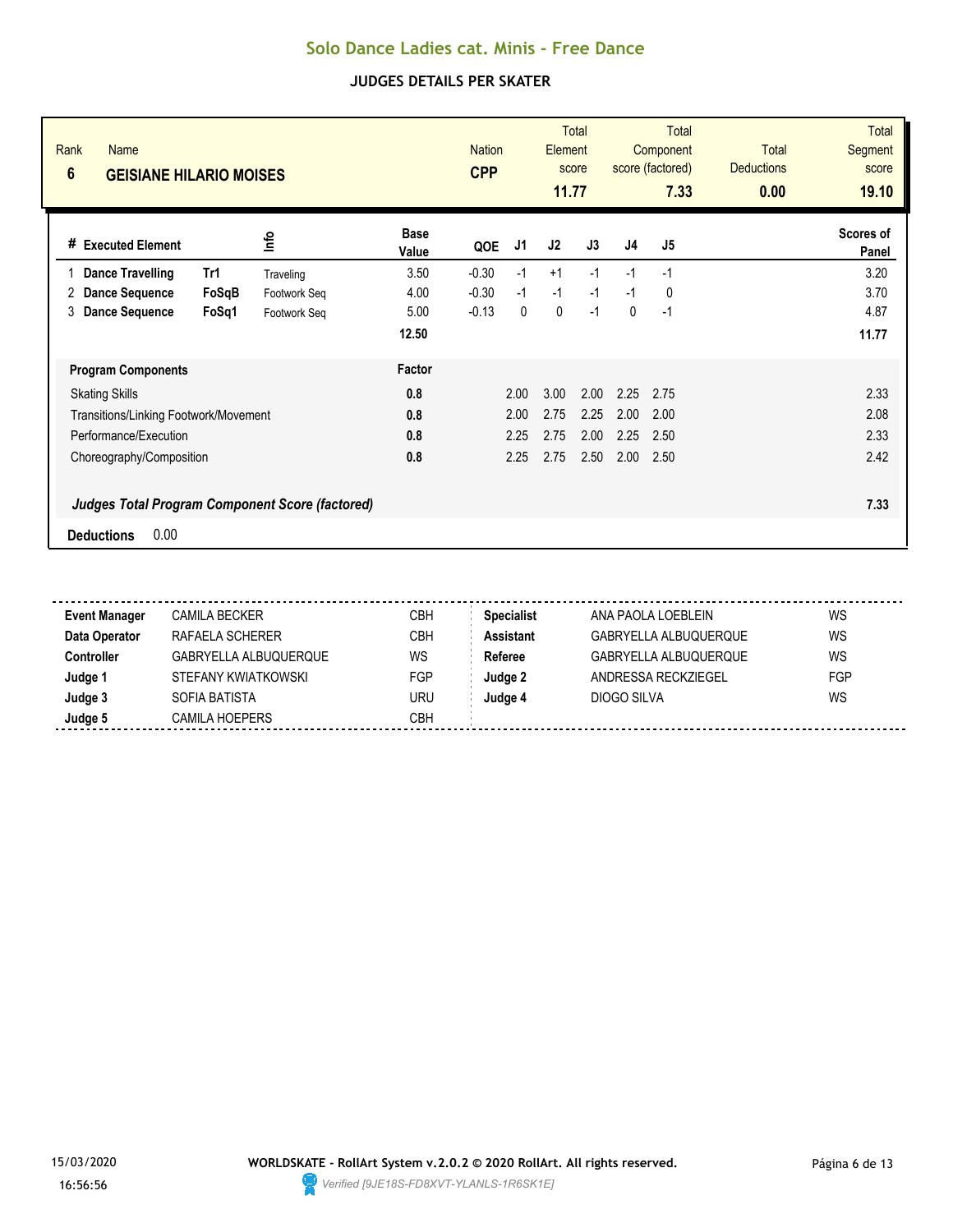| Rank<br><b>Name</b><br>$\overline{7}$<br><b>NICOLY BOENO</b> |       |              |                      | <b>Nation</b><br><b>SGN</b> |              | Element<br>11.77 | <b>Total</b><br>score | <b>Total</b><br>Component<br>score (factored)<br>7.14 |                | Total<br><b>Deductions</b><br>0.00 | <b>Total</b><br>Segment<br>score<br>18.91 |
|--------------------------------------------------------------|-------|--------------|----------------------|-----------------------------|--------------|------------------|-----------------------|-------------------------------------------------------|----------------|------------------------------------|-------------------------------------------|
| <b>Executed Element</b><br>#                                 |       | <u>lnfo</u>  | <b>Base</b><br>Value | QOE                         | J1           | J <sub>2</sub>   | J3                    | J <sub>4</sub>                                        | J <sub>5</sub> |                                    | <b>Scores of</b><br>Panel                 |
| <b>Dance Sequence</b>                                        | FoSq1 | Footwork Seq | 5.00                 | $-0.13$                     | $\mathbf{0}$ | $\mathbf{0}$     | $\mathbf{0}$          | $-1$                                                  | $-1$           |                                    | 4.87                                      |
| Dance Travelling<br>2                                        | Tr1   | Traveling    | 3.50                 | $-0.30$                     | $-1$         | $-1$             | $-1$                  | $-1$                                                  | $-2$           |                                    | 3.20                                      |
| <b>Dance Sequence</b><br>3                                   | FoSqB | Footwork Seq | 4.00                 | $-0.30$                     | 0            | $-1$             | $-1$                  | $-1$                                                  | $-1$           |                                    | 3.70                                      |
|                                                              |       |              | 12.50                |                             |              |                  |                       |                                                       |                |                                    | 11.77                                     |
| <b>Program Components</b>                                    |       |              | Factor               |                             |              |                  |                       |                                                       |                |                                    |                                           |
| <b>Skating Skills</b>                                        |       |              | 0.8                  |                             | 2.25         | 2.25             | 2.25                  | 2.00                                                  | 2.25           |                                    | 2.25                                      |
| Transitions/Linking Footwork/Movement                        |       |              | 0.8                  |                             | 2.00         | 2.00             | 2.00                  | 1.75                                                  | 2.25           |                                    | 2.00                                      |
| Performance/Execution                                        |       |              | 0.8                  |                             | 2.25         | 2.50             | 2.50                  | 2.25                                                  | 2.50           |                                    | 2.42                                      |
| Choreography/Composition                                     |       |              | 0.8                  |                             | 2.25         | 2.25             | 2.25                  | 2.00                                                  | 2.25           |                                    | 2.25                                      |
| <b>Judges Total Program Component Score (factored)</b>       |       |              |                      |                             |              |                  |                       |                                                       |                |                                    | 7.14                                      |
| 0.00<br><b>Deductions</b>                                    |       |              |                      |                             |              |                  |                       |                                                       |                |                                    |                                           |

| <b>Event Manager</b> | CAMILA BECKER         | СВН | <b>Specialist</b> | ANA PAOLA LOEBLEIN           | WS  |
|----------------------|-----------------------|-----|-------------------|------------------------------|-----|
| Data Operator        | RAFAELA SCHERER       | СВН | <b>Assistant</b>  | GABRYELLA ALBUQUERQUE        | WS  |
| <b>Controller</b>    | GABRYELLA ALBUQUERQUE | WS  | Referee           | <b>GABRYELLA ALBUQUERQUE</b> | WS  |
| Judge 1              | STEFANY KWIATKOWSKI   | FGP | Judge 2           | ANDRESSA RECKZIEGEL          | FGP |
| Judge 3              | SOFIA BATISTA         | uru | Judge 4           | DIOGO SILVA                  | WS  |
| Judge 5              | <b>CAMILA HOEPERS</b> | СВН |                   |                              |     |

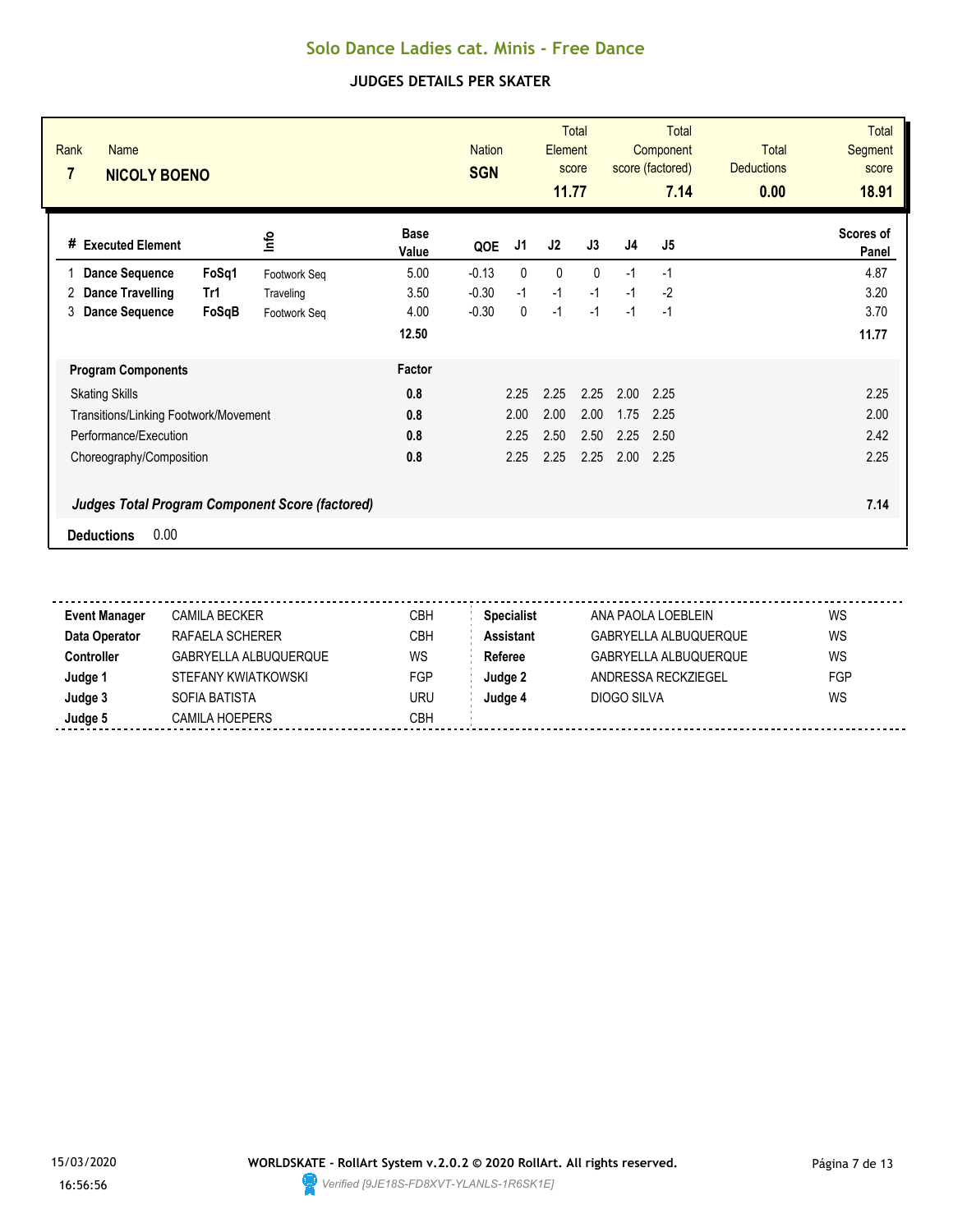| Rank<br><b>Name</b><br>8<br><b>MANUELA BARBOSA SCHMITZ</b> |              |                      | <b>PAP</b> | Total<br><b>Nation</b><br>Element<br>score<br>11.97 |      |              | <b>Total</b><br>Component<br>score (factored)<br>6.66 |                | <b>Total</b><br><b>Deductions</b><br>0.00 | <b>Total</b><br><b>Segment</b><br>score<br>18.63 |
|------------------------------------------------------------|--------------|----------------------|------------|-----------------------------------------------------|------|--------------|-------------------------------------------------------|----------------|-------------------------------------------|--------------------------------------------------|
| <b>Executed Element</b><br>#                               | lnfo         | <b>Base</b><br>Value | QOE        | J1                                                  | J2   | J3           | J <sub>4</sub>                                        | J <sub>5</sub> |                                           | <b>Scores of</b><br>Panel                        |
| <b>Dance Travelling</b><br>Tr1                             | Traveling    | 3.50                 | $-0.10$    | 0                                                   | 0    | $\mathbf{0}$ | $-1$                                                  | $-2$           |                                           | 3.40                                             |
| FoSq1<br><b>Dance Sequence</b><br>2                        | Footwork Seq | 5.00                 | $-0.13$    | 0                                                   | $-1$ | $-1$         | $\mathbf 0$                                           | 0              |                                           | 4.87                                             |
| 3<br><b>Dance Sequence</b><br>FoSqB                        | Footwork Seg | 4.00                 | $-0.30$    | $-1$                                                | $-1$ | $-1$         | $-1$                                                  | $-1$           |                                           | 3.70                                             |
|                                                            |              | 12.50                |            |                                                     |      |              |                                                       |                |                                           | 11.97                                            |
| <b>Program Components</b>                                  |              | Factor               |            |                                                     |      |              |                                                       |                |                                           |                                                  |
| <b>Skating Skills</b>                                      |              | 0.8                  |            | 2.00                                                | 2.00 | 2.25         | 2.50                                                  | 2.25           |                                           | 2.17                                             |
| Transitions/Linking Footwork/Movement                      |              | 0.8                  |            | 2.25                                                | 1.75 | 2.00         | 2.25                                                  | 1.75           |                                           | 2.00                                             |
| Performance/Execution                                      |              | 0.8                  |            | 2.25                                                | 2.00 | 1.75         | 2.75                                                  | 2.00           |                                           | 2.08                                             |
| Choreography/Composition                                   |              | 0.8                  |            | 2.25                                                | 2.00 | 1.75         | 2.50                                                  | 2.00           |                                           | 2.08                                             |
| <b>Judges Total Program Component Score (factored)</b>     |              |                      |            |                                                     |      |              |                                                       |                |                                           | 6.66                                             |
| 0.00<br><b>Deductions</b>                                  |              |                      |            |                                                     |      |              |                                                       |                |                                           |                                                  |

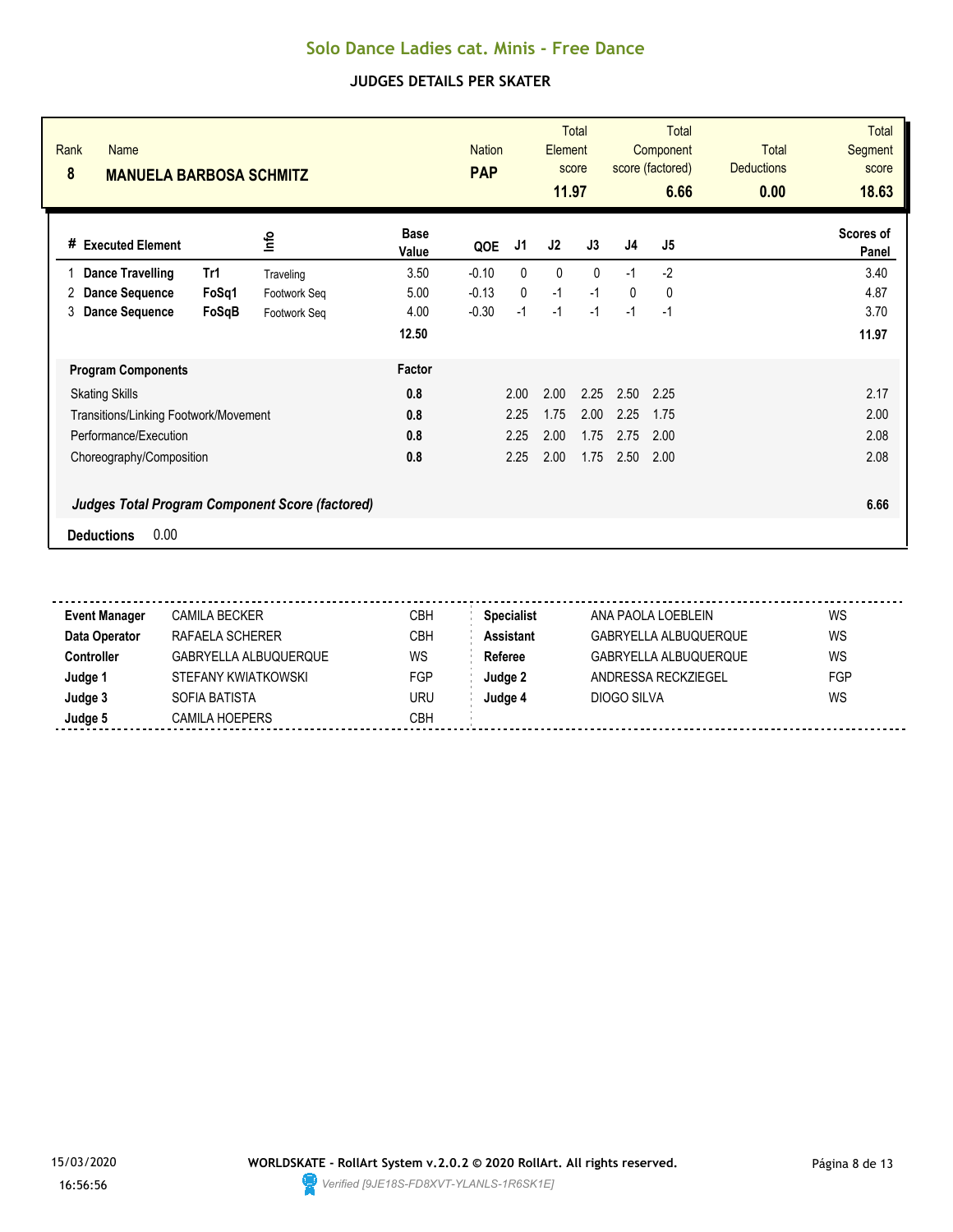| Rank<br><b>Name</b><br>9<br><b>ANA LAURA MOSMANN SARTORI</b> |       |              | <b>PAP</b>           | <b>Total</b><br><b>Nation</b><br><b>Element</b><br>score<br>10.20 |      |      | <b>Total</b><br>Component<br>score (factored)<br>7.53 |                | <b>Total</b><br><b>Deductions</b><br>0.00 | <b>Total</b><br>Segment<br>score<br>17.73 |                           |
|--------------------------------------------------------------|-------|--------------|----------------------|-------------------------------------------------------------------|------|------|-------------------------------------------------------|----------------|-------------------------------------------|-------------------------------------------|---------------------------|
| <b>Executed Element</b><br>#                                 |       | lnfo         | <b>Base</b><br>Value | QOE                                                               | J1   | J2   | J3                                                    | J <sub>4</sub> | J <sub>5</sub>                            |                                           | <b>Scores of</b><br>Panel |
| <b>Dance Travelling</b>                                      | TrB   | Traveling    | 2.50                 | $-0.80$                                                           | $-3$ | $-2$ | $-3$                                                  | $-2$           | $-3$                                      |                                           | 1.70                      |
| <b>Dance Sequence</b><br>2                                   | FoSq1 | Footwork Seq | 5.00                 | $-0.40$                                                           | $-1$ | $-1$ | $-1$                                                  | $\mathbf{0}$   | $-2$                                      |                                           | 4.60                      |
| 3<br><b>Dance Sequence</b>                                   | FoSgB | Footwork Seq | 4.00                 | $-0.10$                                                           | 0    | $-1$ | $-2$                                                  | $\mathbf{0}$   | $\mathbf 0$                               |                                           | 3.90                      |
|                                                              |       |              | 11.50                |                                                                   |      |      |                                                       |                |                                           |                                           | 10.20                     |
| <b>Program Components</b>                                    |       |              | Factor               |                                                                   |      |      |                                                       |                |                                           |                                           |                           |
| <b>Skating Skills</b>                                        |       |              | 0.8                  |                                                                   | 2.75 | 2.25 | 2.00                                                  | 2.50           | 2.25                                      |                                           | 2.33                      |
| Transitions/Linking Footwork/Movement                        |       |              | 0.8                  |                                                                   | 2.50 | 2.00 | 1.75                                                  | 2.50           | 2.00                                      |                                           | 2.17                      |
| Performance/Execution                                        |       |              | 0.8                  |                                                                   | 2.75 | 2.50 | 1.75                                                  | 2.75           | 2.50                                      |                                           | 2.58                      |
| Choreography/Composition                                     |       |              | 0.8                  |                                                                   | 2.50 | 2.25 | 2.00                                                  | 2.75           | 2.25                                      |                                           | 2.33                      |
| <b>Judges Total Program Component Score (factored)</b>       |       |              |                      |                                                                   |      |      |                                                       |                |                                           |                                           | 7.53                      |
| 0.00<br><b>Deductions</b>                                    |       |              |                      |                                                                   |      |      |                                                       |                |                                           |                                           |                           |

| <b>Event Manager</b> | <b>CAMILA BECKER</b>  | CBH        | <b>Specialist</b> | ANA PAOLA LOEBLEIN    | WS  |
|----------------------|-----------------------|------------|-------------------|-----------------------|-----|
| Data Operator        | RAFAELA SCHERER       | СВН        | <b>Assistant</b>  | GABRYELLA ALBUQUERQUE | WS  |
| <b>Controller</b>    | GABRYELLA ALBUQUERQUE | WS         | Referee           | GABRYELLA ALBUQUERQUE | WS  |
| Judge 1              | STEFANY KWIATKOWSKI   | FGP        | Judge 2           | ANDRESSA RECKZIEGEL   | FGP |
| Judge 3              | SOFIA BATISTA         | uru        | Judge 4           | DIOGO SILVA           | WS  |
| Judge 5              | <b>CAMILA HOEPERS</b> | <b>CBH</b> |                   |                       |     |

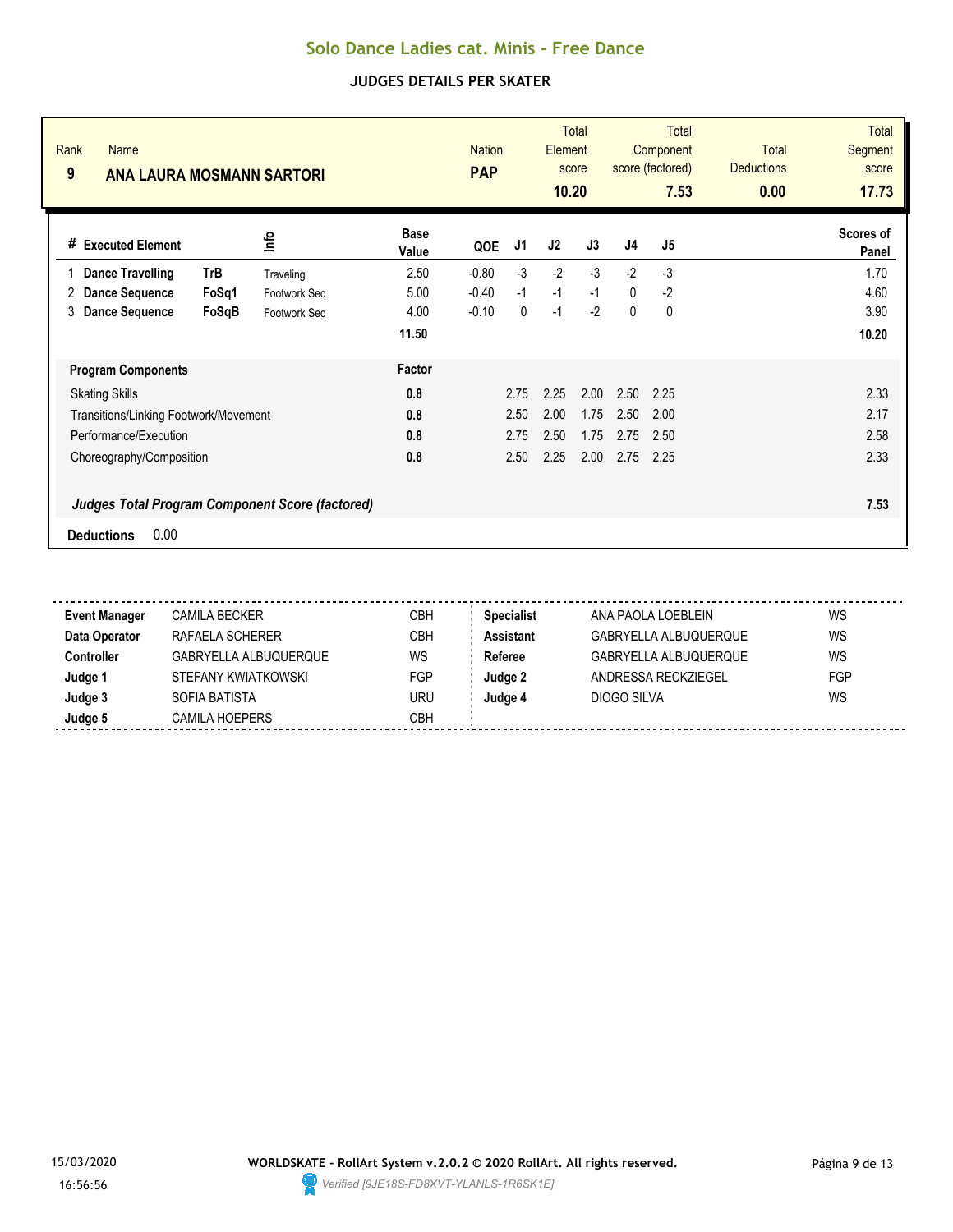| Rank<br><b>Name</b><br>10<br><b>MARIA FERNANDA XIMENES</b> |              |                      | <b>Nation</b><br><b>AAB</b> | <b>Total</b><br>Element<br>score<br>10.50 |      |      | <b>Total</b><br>Component<br>score (factored)<br>6.06 |      | <b>Total</b><br><b>Deductions</b><br>0.00 | <b>Total</b><br>Segment<br>score<br>16.56 |
|------------------------------------------------------------|--------------|----------------------|-----------------------------|-------------------------------------------|------|------|-------------------------------------------------------|------|-------------------------------------------|-------------------------------------------|
| <b>Executed Element</b><br>#                               | lnfo         | <b>Base</b><br>Value | QOE                         | J1                                        | J2   | J3   | J <sub>4</sub>                                        | J5   |                                           | Scores of<br>Panel                        |
| <b>Dance Travelling</b><br>Tr1                             | Traveling    | 3.50                 | $-0.30$                     | $-1$                                      | $-1$ | $-1$ | $-1$                                                  | $-2$ |                                           | 3.20                                      |
| FoSqB<br><b>Dance Sequence</b><br>2                        | Footwork Seq | 4.00                 | $-0.30$                     | $\mathbf{0}$                              | $-1$ | $-1$ | $-1$                                                  | $-2$ |                                           | 3.70                                      |
| 3<br><b>Dance Sequence</b><br>FoSqB                        | Footwork Seg | 4.00                 | $-0.40$                     | $-1$                                      | $-1$ | $-2$ | $-1$                                                  | $-2$ |                                           | 3.60                                      |
|                                                            |              | 11.50                |                             |                                           |      |      |                                                       |      |                                           | 10.50                                     |
| <b>Program Components</b>                                  |              | Factor               |                             |                                           |      |      |                                                       |      |                                           |                                           |
| <b>Skating Skills</b>                                      |              | 0.8                  |                             | 2.25                                      | 2.00 | 1.25 | 2.25                                                  | 2.00 |                                           | 2.08                                      |
| Transitions/Linking Footwork/Movement                      |              | 0.8                  |                             | 2.00                                      | 1.75 | 1.25 | 2.00                                                  | 2.00 |                                           | 1.92                                      |
| Performance/Execution                                      |              | 0.8                  |                             | 2.00                                      | 1.75 | 1.25 | 2.25                                                  | 1.75 |                                           | 1.83                                      |
| Choreography/Composition                                   |              | 0.8                  |                             | 2.25                                      | 1.50 | 1.00 | 1.75                                                  | 2.00 |                                           | 1.75                                      |
| <b>Judges Total Program Component Score (factored)</b>     |              |                      |                             |                                           |      |      |                                                       |      |                                           | 6.06                                      |
| 0.00<br><b>Deductions</b>                                  |              |                      |                             |                                           |      |      |                                                       |      |                                           |                                           |

| <b>Event Manager</b> | CAMILA BECKER         | СВН       | <b>Specialist</b> | ANA PAOLA LOEBLEIN           | WS  |
|----------------------|-----------------------|-----------|-------------------|------------------------------|-----|
| Data Operator        | RAFAELA SCHERER       | CBH       | Assistant         | <b>GABRYELLA ALBUQUERQUE</b> | WS  |
| <b>Controller</b>    | GABRYELLA ALBUQUERQUE | <b>WS</b> | Referee           | <b>GABRYELLA ALBUQUERQUE</b> | WS  |
| Judge 1              | STEFANY KWIATKOWSKI   | FGP       | Judge 2           | ANDRESSA RECKZIEGEL          | FGP |
| Judge 3              | SOFIA BATISTA         | uru       | Judge 4           | DIOGO SILVA                  | WS  |
| Judge 5              | <b>CAMILA HOEPERS</b> | СВН       |                   |                              |     |

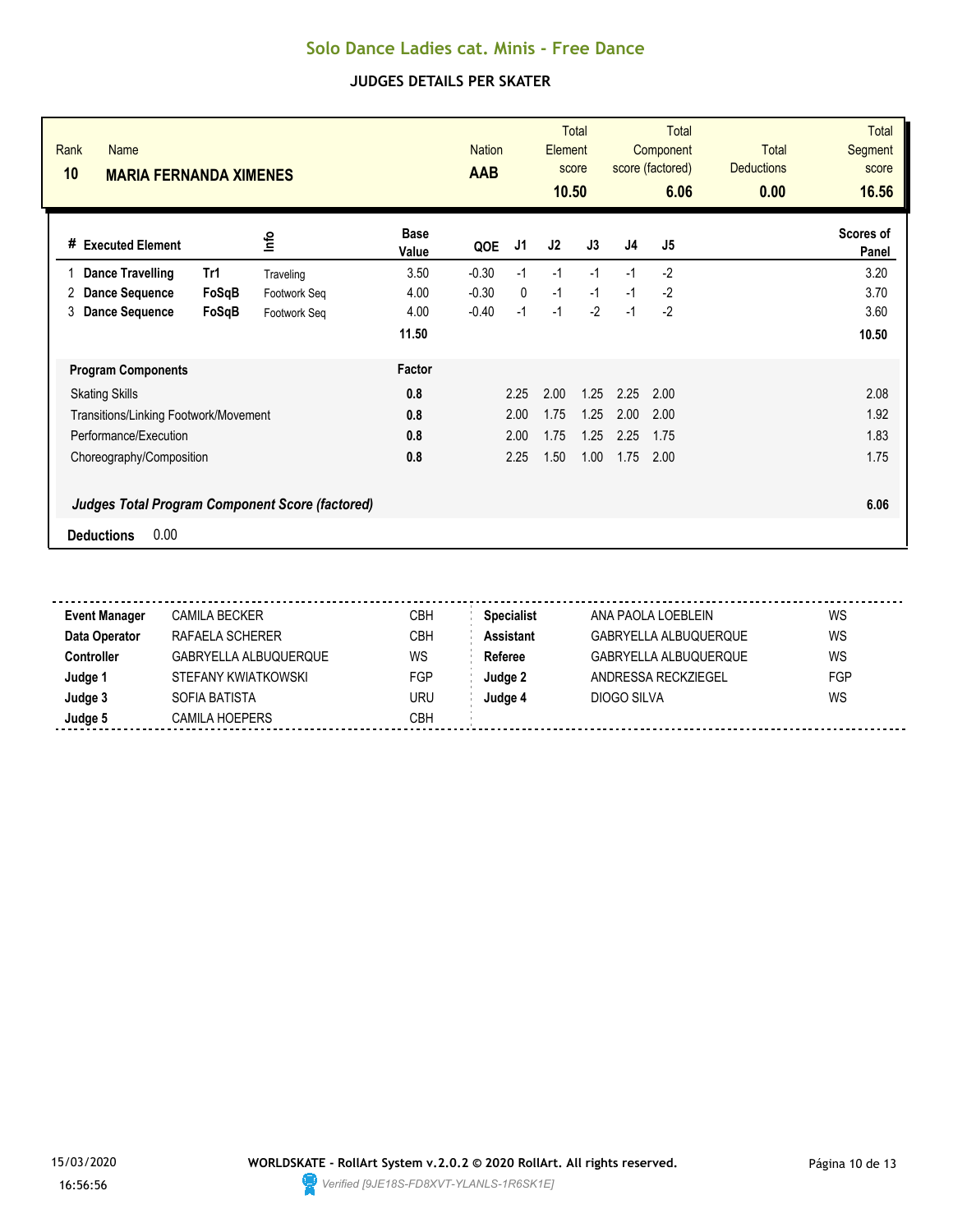| Rank<br><b>Name</b><br>11<br><b>DYENIFER ALEXSA PAIVA COSTA</b> |              |                      | <b>PAP</b> | <b>Nation</b> |      | <b>Total</b><br>Element<br>score<br>10.30 |                | <b>Total</b><br>Component<br>score (factored)<br>5.60 | Total<br><b>Deductions</b><br>0.00 | <b>Total</b><br>Segment<br>score<br>15.90 |
|-----------------------------------------------------------------|--------------|----------------------|------------|---------------|------|-------------------------------------------|----------------|-------------------------------------------------------|------------------------------------|-------------------------------------------|
| <b>Executed Element</b><br>#                                    | lnfo         | <b>Base</b><br>Value | QOE        | J1            | J2   | J3                                        | J <sub>4</sub> | J <sub>5</sub>                                        |                                    | Scores of<br>Panel                        |
| TrB<br><b>Dance Travelling</b>                                  | Traveling    | 2.50                 | $-0.50$    | $-1$          | $-1$ | $-2$                                      | $-2$           | $-3$                                                  |                                    | 2.00                                      |
| FoSq1<br><b>Dance Sequence</b><br>2                             | Footwork Seq | 5.00                 | $-0.40$    | $-1$          | $-1$ | $-1$                                      | $-1$           | $-1$                                                  |                                    | 4.60                                      |
| 3<br><b>Dance Sequence</b><br>FoSqB                             | Footwork Seg | 4.00                 | $-0.30$    | 0             | $-1$ | $-2$                                      | $-1$           | $-1$                                                  |                                    | 3.70                                      |
|                                                                 |              | 11.50                |            |               |      |                                           |                |                                                       |                                    | 10.30                                     |
| <b>Program Components</b>                                       |              | Factor               |            |               |      |                                           |                |                                                       |                                    |                                           |
| <b>Skating Skills</b>                                           |              | 0.8                  |            | 2.00          | 1.50 | 1.25                                      | 2.25           | 2.00                                                  |                                    | 1.83                                      |
| Transitions/Linking Footwork/Movement                           |              | 0.8                  |            | 2.00          | 1.50 | 1.00                                      | 2.00           | 1.50                                                  |                                    | 1.67                                      |
| Performance/Execution                                           |              | 0.8                  |            | 2.25          | 1.50 | 1.00                                      | 1.75           | 1.75                                                  |                                    | 1.67                                      |
| Choreography/Composition                                        |              | 0.8                  |            | 2.50          | 1.75 | 1.25                                      | 2.25           | 1.50                                                  |                                    | 1.83                                      |
| <b>Judges Total Program Component Score (factored)</b>          |              |                      |            |               |      |                                           |                |                                                       |                                    | 5.60                                      |
| 0.00<br><b>Deductions</b>                                       |              |                      |            |               |      |                                           |                |                                                       |                                    |                                           |

| <b>Event Manager</b> | CAMILA BECKER         | СВН       | <b>Specialist</b> | ANA PAOLA LOEBLEIN           | WS  |
|----------------------|-----------------------|-----------|-------------------|------------------------------|-----|
| Data Operator        | RAFAELA SCHERER       | CBH       | Assistant         | <b>GABRYELLA ALBUQUERQUE</b> | WS  |
| <b>Controller</b>    | GABRYELLA ALBUQUERQUE | <b>WS</b> | Referee           | <b>GABRYELLA ALBUQUERQUE</b> | WS  |
| Judge 1              | STEFANY KWIATKOWSKI   | FGP       | Judge 2           | ANDRESSA RECKZIEGEL          | FGP |
| Judge 3              | SOFIA BATISTA         | uru       | Judge 4           | DIOGO SILVA                  | WS  |
| Judge 5              | <b>CAMILA HOEPERS</b> | СВН       |                   |                              |     |

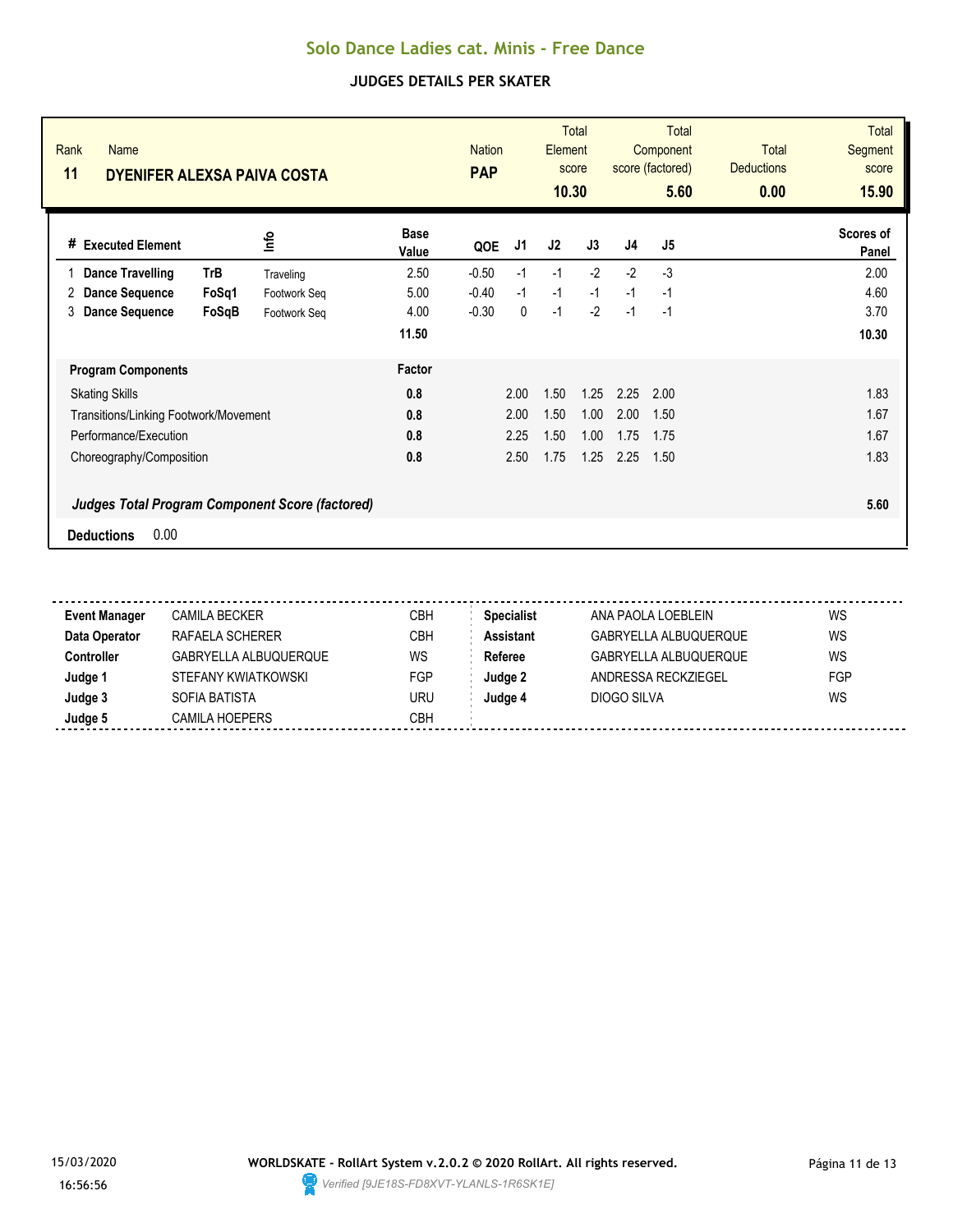| Rank<br><b>Name</b><br>12<br><b>BIANCA SARTORI FANTIN</b> |              |                      | <b>APA</b> | <b>Total</b><br><b>Nation</b><br><b>Element</b><br>score<br>9.00 |      | <b>Total</b><br>Component<br>score (factored)<br>6.94 |                | Total<br><b>Deductions</b><br>$-1.00$ | <b>Total</b><br><b>Segment</b><br>score<br>14.94 |                           |
|-----------------------------------------------------------|--------------|----------------------|------------|------------------------------------------------------------------|------|-------------------------------------------------------|----------------|---------------------------------------|--------------------------------------------------|---------------------------|
| <b>Executed Element</b><br>#                              | lnfo         | <b>Base</b><br>Value | QOE        | J1                                                               | J2   | J3                                                    | J <sub>4</sub> | J <sub>5</sub>                        |                                                  | <b>Scores of</b><br>Panel |
| <b>Dance Sequence</b><br>FoSqB                            | Footwork Seq | 4.00                 | $-0.30$    | $-1$                                                             | $-1$ | $-1$                                                  | $\mathbf{0}$   | $-1$                                  |                                                  | 3.70                      |
| <b>Dance Travelling</b><br>TrB<br>2                       | Traveling    | 2.50                 | $-0.60$    | $-2$                                                             | $-1$ | $-2$                                                  | $-2$           | $-2$                                  |                                                  | 1.90                      |
| <b>Dance Sequence</b><br>FoSqB<br>3                       | Footwork Seq | 4.00                 | $-0.60$    | $-2$                                                             | $-1$ | $-3$                                                  | $-1$           | -3                                    |                                                  | 3.40                      |
|                                                           |              | 10.50                |            |                                                                  |      |                                                       |                |                                       |                                                  | 9.00                      |
| <b>Program Components</b>                                 |              | Factor               |            |                                                                  |      |                                                       |                |                                       |                                                  |                           |
| <b>Skating Skills</b>                                     |              | 0.8                  |            | 2.00                                                             | 2.25 | 2.25                                                  | 2.50           | 2.25                                  |                                                  | 2.25                      |
| Transitions/Linking Footwork/Movement                     |              | 0.8                  |            | 2.00                                                             | 2.00 | 1.75                                                  | 2.50           | 1.75                                  |                                                  | 1.92                      |
| Performance/Execution                                     |              | 0.8                  |            | 2.25                                                             | 2.50 | 1.25                                                  | 2.50           | 2.50                                  |                                                  | 2.42                      |
| Choreography/Composition                                  |              | 0.8                  |            | 2.00                                                             | 2.25 | 1.50                                                  | 2.50           | 2.00                                  |                                                  | 2.08                      |
| <b>Judges Total Program Component Score (factored)</b>    |              |                      |            |                                                                  |      |                                                       |                |                                       |                                                  | 6.94                      |
| $-1.00$<br><b>Deductions</b><br>Falls:1                   |              |                      |            |                                                                  |      |                                                       |                |                                       |                                                  |                           |

| <b>Event Manager</b> | CAMILA BECKER         | СВН       | <b>Specialist</b> | ANA PAOLA LOEBLEIN           | WS  |
|----------------------|-----------------------|-----------|-------------------|------------------------------|-----|
| Data Operator        | RAFAELA SCHERER       | CBH       | Assistant         | <b>GABRYELLA ALBUQUERQUE</b> | WS  |
| <b>Controller</b>    | GABRYELLA ALBUQUERQUE | <b>WS</b> | Referee           | <b>GABRYELLA ALBUQUERQUE</b> | WS  |
| Judge 1              | STEFANY KWIATKOWSKI   | FGP       | Judge 2           | ANDRESSA RECKZIEGEL          | FGP |
| Judge 3              | SOFIA BATISTA         | uru       | Judge 4           | DIOGO SILVA                  | WS  |
| Judge 5              | <b>CAMILA HOEPERS</b> | СВН       |                   |                              |     |